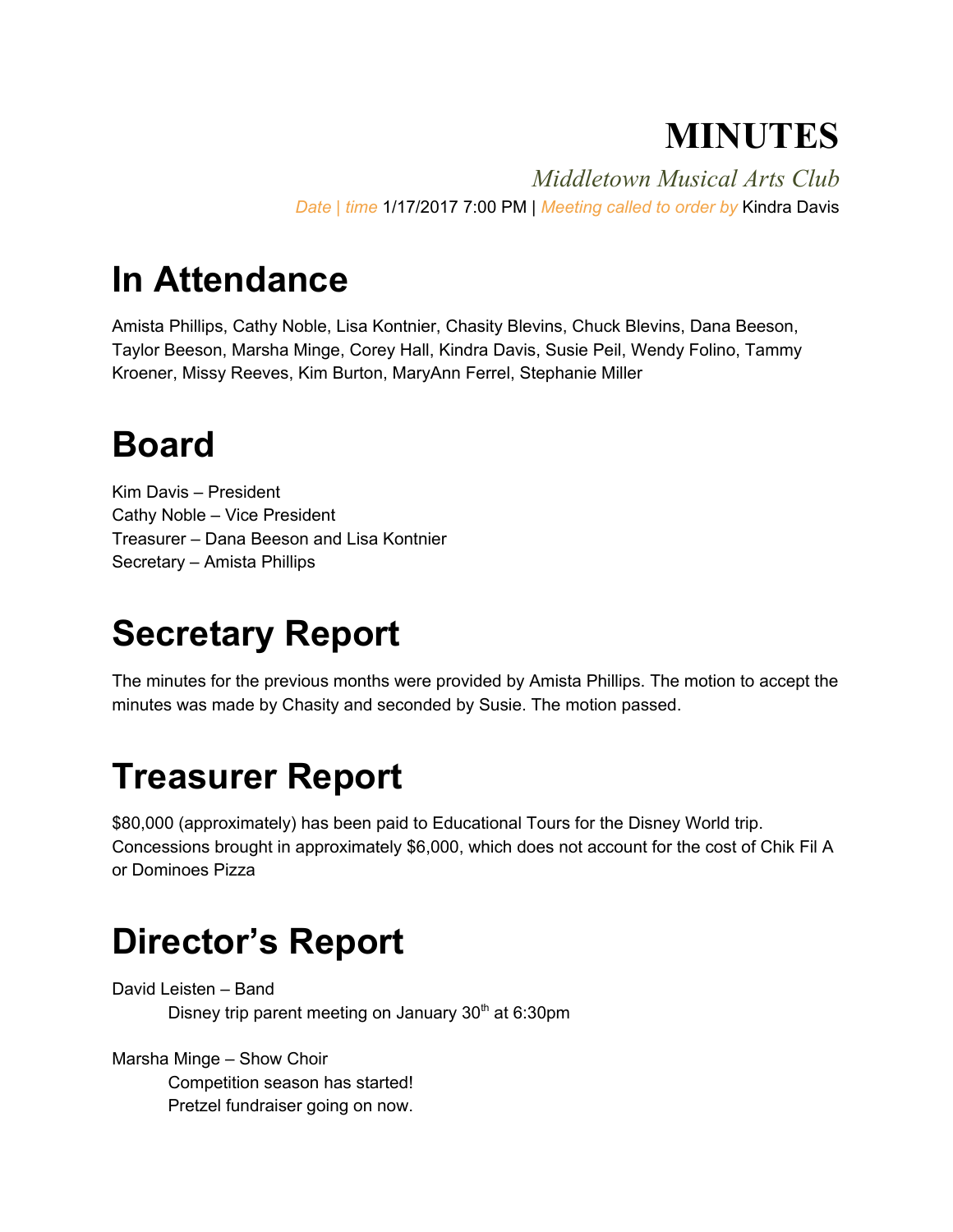January 25<sup>th</sup> is a competition in Columbus.

Competition in Twin Lakes – Marsha is requesting funds to purchase lunch meat. Chuck Blevins offered to donate 3 cases of Dr. Pepper for the lunch.

Motion to approve made by Chuck, seconded by Wendy Folino. The motion passed.

March 31<sup>st</sup> is the musical "The Little Mermaid".

Corey Hall – Orchestra

February 17 the high school orchestra will be performing at Kettering Fairmont High School for the state competition.

5 basses and 9 cellos will need to be transported using one of the smaller trailers.

The orchestra will be traveling to Chicago on April 28<sup>th</sup>. They will be performing that Saturday and returning home on Sunday.

The cost is \$425 per student. A total of 39 people will be traveling.

Stephanie Miller – Guard

First Winter Guard competition this weekend.

Stephanie would like to purchase a new tarp for the following year. The estimated cost of the tarp is between \$1200 and \$2000.

Also requesting the entrance fee for the contest to be covered, in the amount of \$150. No motion needed.

#### **Committee Reports**

Committee reports Maintenance & Transportation – Chuck Blevins 16ft trailer is in good condition. 28Ft trailer needs new brakes and bearings before band camp. Uniforms & Costumes – Susie Peil All uniforms are clean and stored. Hospitality & Celebrations – Tammy Berkhouse Senior recognition in the spring, planning needs to begin. Forest Hills was used last year, will be a consideration for this year. Concessions – Chasity Blevins 5 basketball games left in the season. The focus is selling as much soda as possible. Volunteer numbers are good! Website & Publicity – Kindra Davis Continuing to add information to website. Improvements to website are ongoing. Ways & Means – Cathy Noble